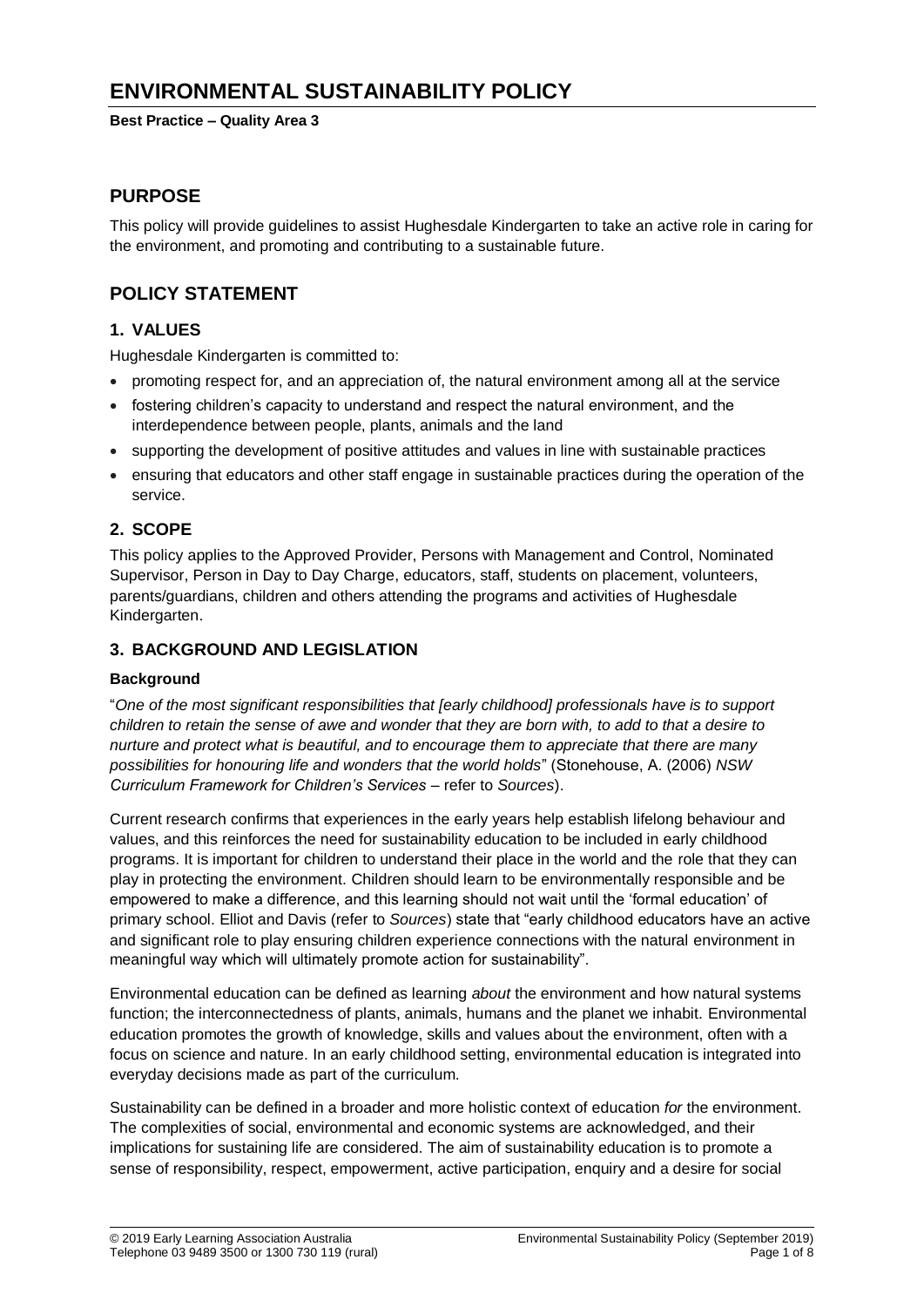change (adapted from ECA Environmental Sustainability Policy). The goal of sustainability education is to empower children and adults to think and act in ways that meet their immediate needs without jeopardising the potential of future generations to meet *their* own needs. Sustainable practice in early childhood settings requires a holistic approach that integrates all aspects of sustainability into service operations.

The *National Quality Standard* (Quality Area 3: Physical Environment) includes a discussion on the service taking an active role in caring for its environment and contributing to a sustainable future. As service providers to the community, education and care services have an opportunity not only to make reductions to waste, water and energy consumption through their operations, but to role-model sustainable living to young children in a world facing climate change, increasing levels of air, land and water pollution, and depleted natural resources.

### **Legislation and standards**

Relevant legislation and standards include but are not limited to:

- *Education and Care Services National Law Act 2010*
- *Education and Care Services National Regulations 2011*
- *National Quality Standard*, Quality Area 3: Physical Environment

The most current amendments to listed legislation can be found at:

- Victorian Legislation Victorian Law Today:<http://www.legislation.vic.gov.au/>
- Commonwealth Legislation ComLaw:<http://www.comlaw.gov.au/>

### **4. DEFINITIONS**

The terms defined in this section relate specifically to this policy. For commonly used terms e.g. Approved Provider, Nominated Supervisor, Regulatory Authority etc. refer to the *General Definitions* section of this manual.

**Environmental sustainability:** The responsible use and management of the planet's resources to ensure that they remain available and uncompromised for future generations to use and enjoy.

### **5. SOURCES AND RELATED POLICIES**

#### **Sources**

- *Belonging, Being & Becoming – The Early Years Learning Framework for Australia*: <http://education.gov.au/early-years-learning-framework#key%20documents>
- Department of Education, Australian Government (2011) *'Educators' Guide to the Early Years*  Learning Framework for Australia: [http://docs.education.gov.au/documents/educators-guide-early](http://docs.education.gov.au/documents/educators-guide-early-years-learning-framework-australia)[years-learning-framework-australia](http://docs.education.gov.au/documents/educators-guide-early-years-learning-framework-australia)
- Environmental Education in Early Childhood (EEEC): <http://www.eeec.org.au/index.php>
- *Guide to the National Quality Standard*, ACECQA: [www.acecqa.gov.au](http://www.acecqa.gov.au/)
- Department of Education, Australian Government, *My Time, Our Place – Framework for School Age Care in Australia*: [https://www.acecqa.gov.au/sites/default/files/2018-](https://www.acecqa.gov.au/sites/default/files/2018-05/my_time_our_place_framework_for_school_age_care_in_australia_0.pdf) [05/my\\_time\\_our\\_place\\_framework\\_for\\_school\\_age\\_care\\_in\\_australia\\_0.pdf](https://www.acecqa.gov.au/sites/default/files/2018-05/my_time_our_place_framework_for_school_age_care_in_australia_0.pdf)
- *Victorian Early Years Learning and Development Framework*: <https://www.education.vic.gov.au/childhood/professionals/learning/Pages/veyldf.aspx>

#### **Service policies**

- *Child Safe Environment Policy*
- *Curriculum Development Policy*
- *Excursions and Service Events Policy*
- *Sun Protection Policy*
- *Supervision of Children Policy*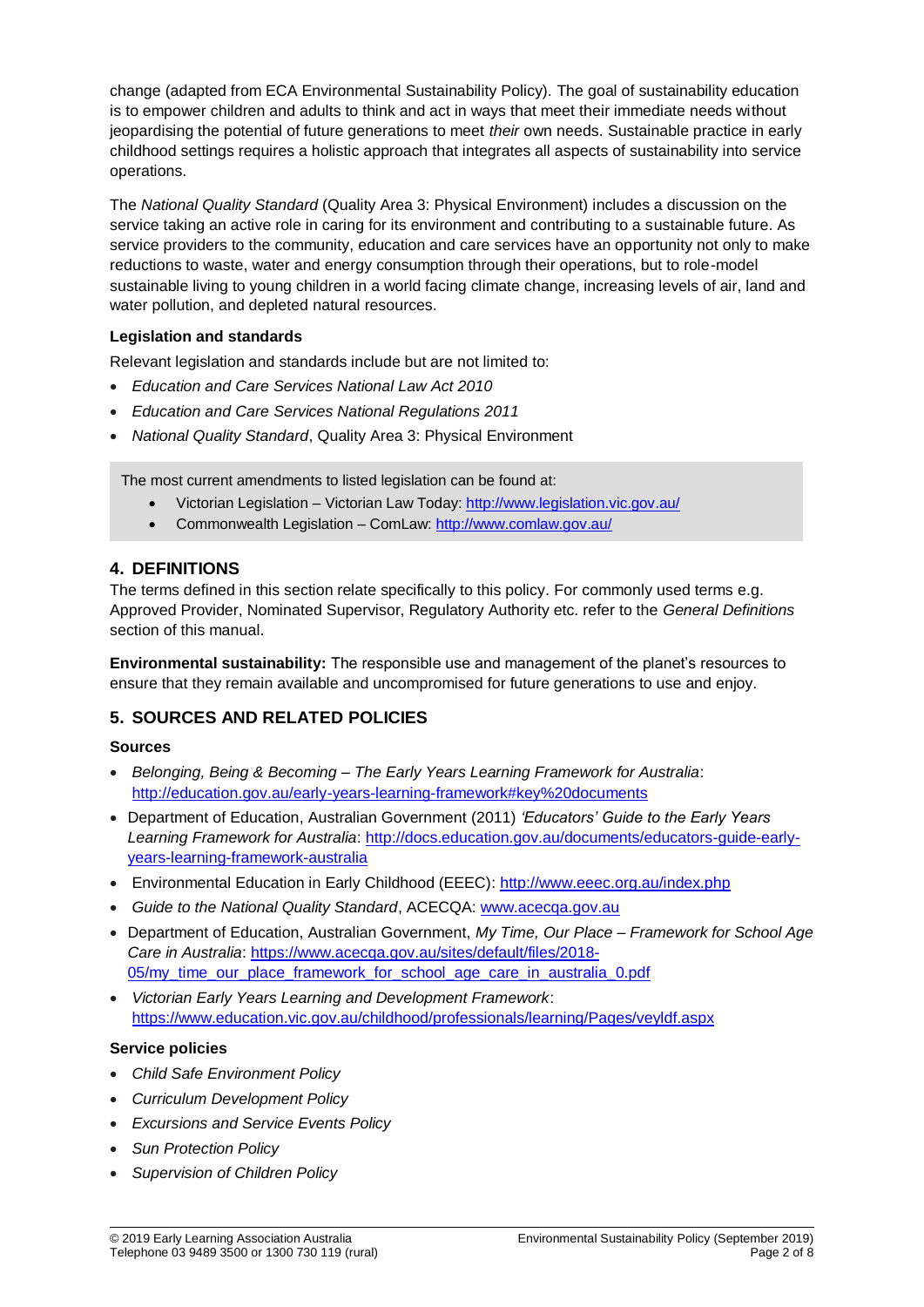*Water Safety Policy*

# **PROCEDURES**

### **The Approved Provider and Persons with Management and Control is responsible for:**

- collaborating with the Nominated Supervisor, educators, staff, parents/guardians, children and others at the service to identify environmental sustainability strategies for implementation (refer to Attachment 1 – Strategies for environmental sustainability)
- allocating the necessary resources to implement the identified environmental sustainability strategies at the service
- ensuring the Nominated Supervisor and all staff are aware of their responsibilities under this *Environmental Sustainability Policy*
- ensuring the identified strategies (refer to Attachment 1 Strategies for environmental sustainability) are implemented at the service
- ensuring parents/guardians are aware of, and have access to, the *Environmental Sustainability Policy.*

### **The Nominated Supervisor and Person in Day to Day Charge is responsible for:**

- collaborating with the Approved Provider, educators, staff, parents/guardians, children and others at the service to identify environmental sustainability strategies for implementation at the service (refer to Attachment 1 – Strategies for environmental sustainability)
- implementing identified strategies for which they have responsibility at the service (refer to Attachment 1 – Strategies for environmental sustainability)
- ensuring environmental education and practices are incorporated into the curriculum (refer to *Curriculum Development Policy*)
- providing families with information about environmentally sustainable practices e.g. through displays, fact sheets and local community resources, and by ensuring that they have access to the *Environmental Sustainability Policy*
- making recommendations to the Approved Provider about green and sustainable options for the service, that reflect the guidelines within this policy
- seeking and applying for grants, where appropriate, to support the implementation of strategies within this policy
- keeping up to date with current research, resources and best practice through newsletters, journals and support agencies such as Environmental Education in Early Childhood (EEEC).

### **Educators and other staff are responsible for:**

- collaborating with the Approved Provider, Nominated Supervisor, fellow educators/staff, parents/guardians, children and others at the service to identify environmental sustainability strategies for implementation at the service (refer to Attachment 1 – Strategies for environmental sustainability)
- implementing identified strategies for which they have responsibility at the service (refer to Attachment 1 – Strategies for environmental sustainability)
- engaging in activities that support the service to become more environmentally sustainable (e.g. recycling)
- incorporating environmental education and sustainable practices within the curriculum
- planning opportunities for children to connect with nature and the natural world at the service, including on excursions and at other service events
- incorporating celebrations of environmental awareness into the program e.g. National Tree Day, National Recycling Week, Clean Up Australia Day and Walk to Work Day
- keeping up to date with current research, resources and best practice through newsletters, journals and support agencies such as Environmental Education in Early Childhood (EEEC).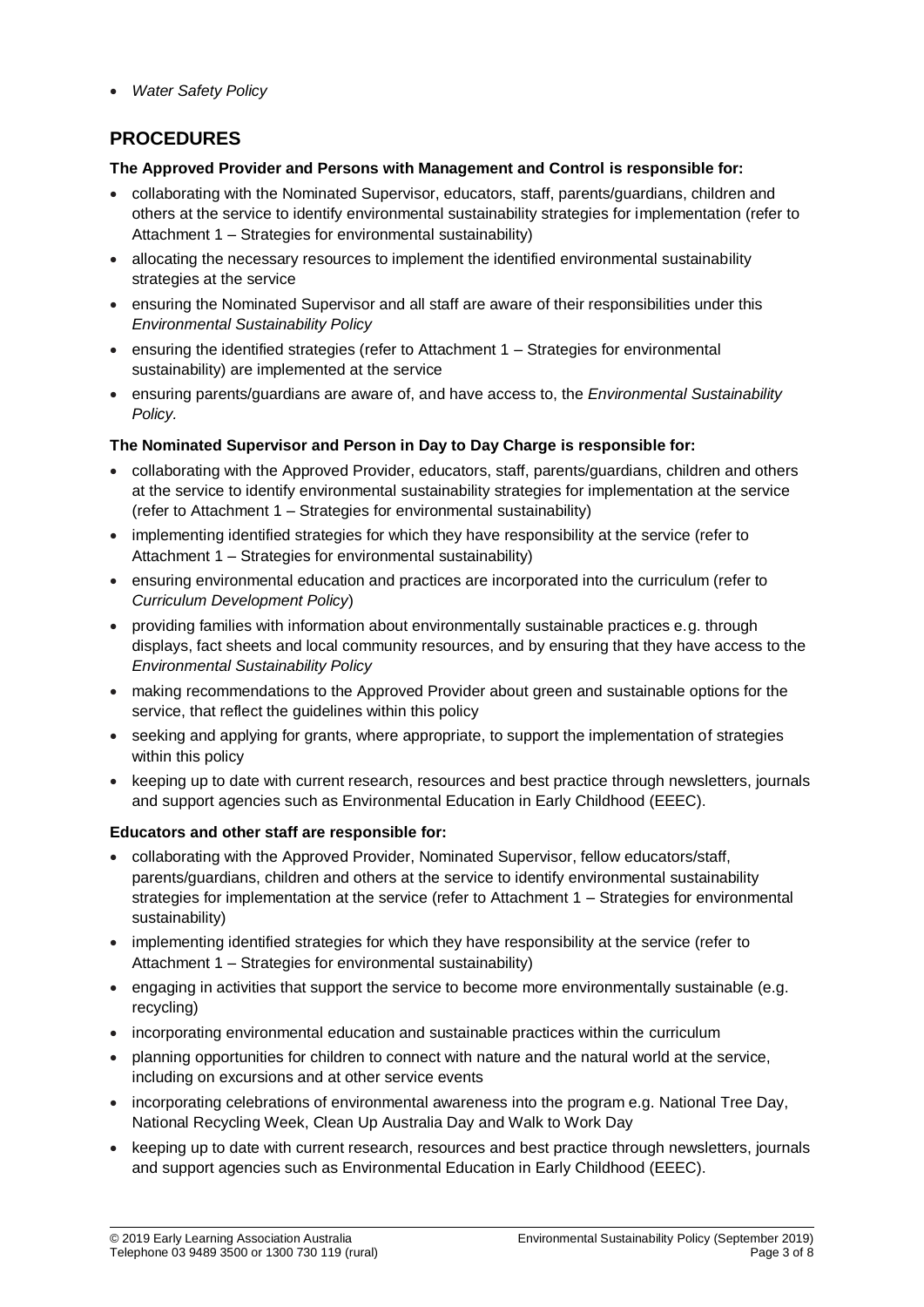#### **Parents/guardians are responsible for:**

- collaborating with the Approved Provider, Nominated Supervisor, educators, staff, children and others at the service to identify environmental sustainability strategies for implementation at the service (refer to Attachment 1 – Strategies for environmental sustainability)
- following the strategies identified and outlined in this *Environmental Sustainability Policy*
- encouraging their children to adopt environmentally sustainable practices at both the service and at home.

**Volunteers and students, while at the service, are responsible for following this policy and its procedures.**

# **EVALUATION**

In order to assess whether the values and purposes of the policy have been achieved, the Approved Provider will:

- regularly seek feedback from everyone affected by the policy regarding its effectiveness
- monitor the implementation, compliance, complaints and incidents in relation to this policy
- keep the policy up to date with current legislation, research, policy and best practice
- revise the policy and procedures as part of the service's policy review cycle, or as required
- notify parents/guardians at least 14 days before making any changes to this policy or its procedures.

# **ATTACHMENTS**

Attachment 1: Strategies for Environmental Sustainability

## **AUTHORISATION**

This policy was adopted by the Approved Provider of Hughesdale Kindergarten on **11 September 2019**.

### **NEXT REVIEW DATE:** SEPTEMBER 2022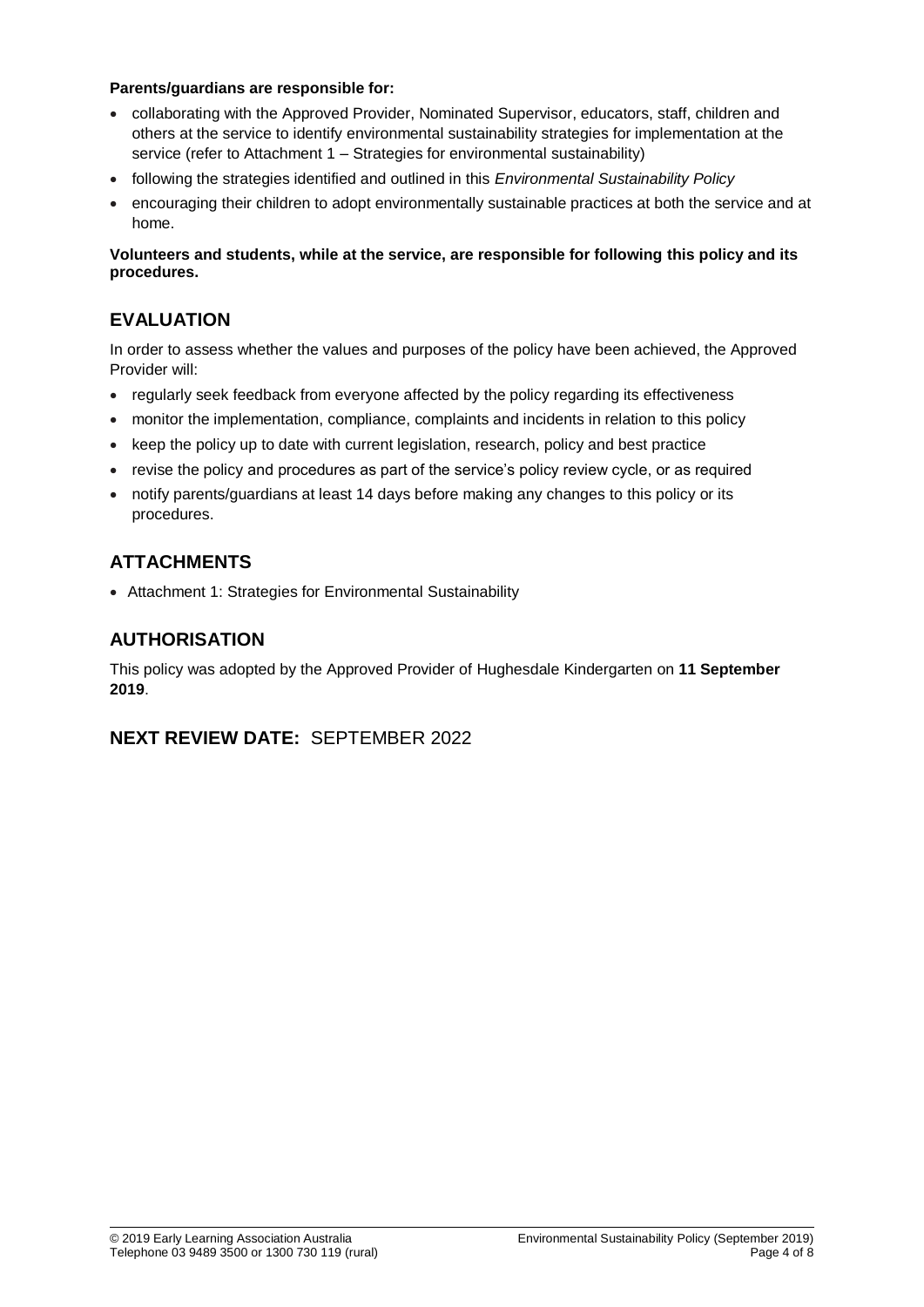# **ATTACHMENT 1 Strategies for Environmental Sustainability**

This checklist can be used to promote discussion and formulate an environmental sustainability policy for the service. Many of these strategies were drawn from Mia Hughes' *Climbing the little green steps: How to promote sustainability within early childhood services in your local area* (refer to *Sources*). Other strategies can be added to the checklist as required – refer to *Sources* as a starting point for further information. Ensure that responsibility for implementation is allocated to each strategy adopted e.g. Approved Provider, Nominated Supervisor, educators, parents/guardians, children etc. Agreed strategies should form the basis of the service's *Environmental Sustainability Policy*.

| <b>Strategy</b>                                                                                                                                                                                                           | Adopt<br>(Yes/No) | <b>Responsible for</b><br>implementation (e.g.<br>Nominated Supervisor,<br>educators, etc.) |
|---------------------------------------------------------------------------------------------------------------------------------------------------------------------------------------------------------------------------|-------------------|---------------------------------------------------------------------------------------------|
| <b>Data Collection</b>                                                                                                                                                                                                    |                   |                                                                                             |
| Collect baseline data from energy and water bills,<br>and monitor waste collection. Use information<br>gathered to set reduction targets and evaluate<br>whether they have been achieved.                                 |                   |                                                                                             |
| <b>Green purchasing</b>                                                                                                                                                                                                   |                   |                                                                                             |
| Purchase local products.                                                                                                                                                                                                  |                   |                                                                                             |
| Purchase recycled products.                                                                                                                                                                                               |                   |                                                                                             |
| Purchase energy and water efficient products.                                                                                                                                                                             |                   |                                                                                             |
| Purchase organic produce.                                                                                                                                                                                                 |                   |                                                                                             |
| Purchase items with minimal packaging.                                                                                                                                                                                    |                   |                                                                                             |
| Purchase chemical-free, green cleaning products.                                                                                                                                                                          |                   |                                                                                             |
| Purchase formaldehyde-free paint.                                                                                                                                                                                         |                   |                                                                                             |
| <b>Waste</b>                                                                                                                                                                                                              |                   |                                                                                             |
| Minimise waste from one-use, throwaway products<br>(e.g. paper towels, disposable nappies, wet wipes)<br>by changing behaviours and procedures, and using<br>alternative products. The following are some<br>suggestions: |                   |                                                                                             |
| Replace paper towels with individual cloth towels<br>$\bullet$<br>on a peg located in the bathroom or at each<br>child's locker, and washed each week.                                                                    |                   |                                                                                             |
| Install a low energy electric hand dryer.                                                                                                                                                                                 |                   |                                                                                             |
| Cut paper towels in half to reduce waste while<br>working towards using cloth towels or installing a<br>low energy electric hand dryer.                                                                                   |                   |                                                                                             |
| Replace disposable nappies with a nappy wash<br>service.                                                                                                                                                                  |                   |                                                                                             |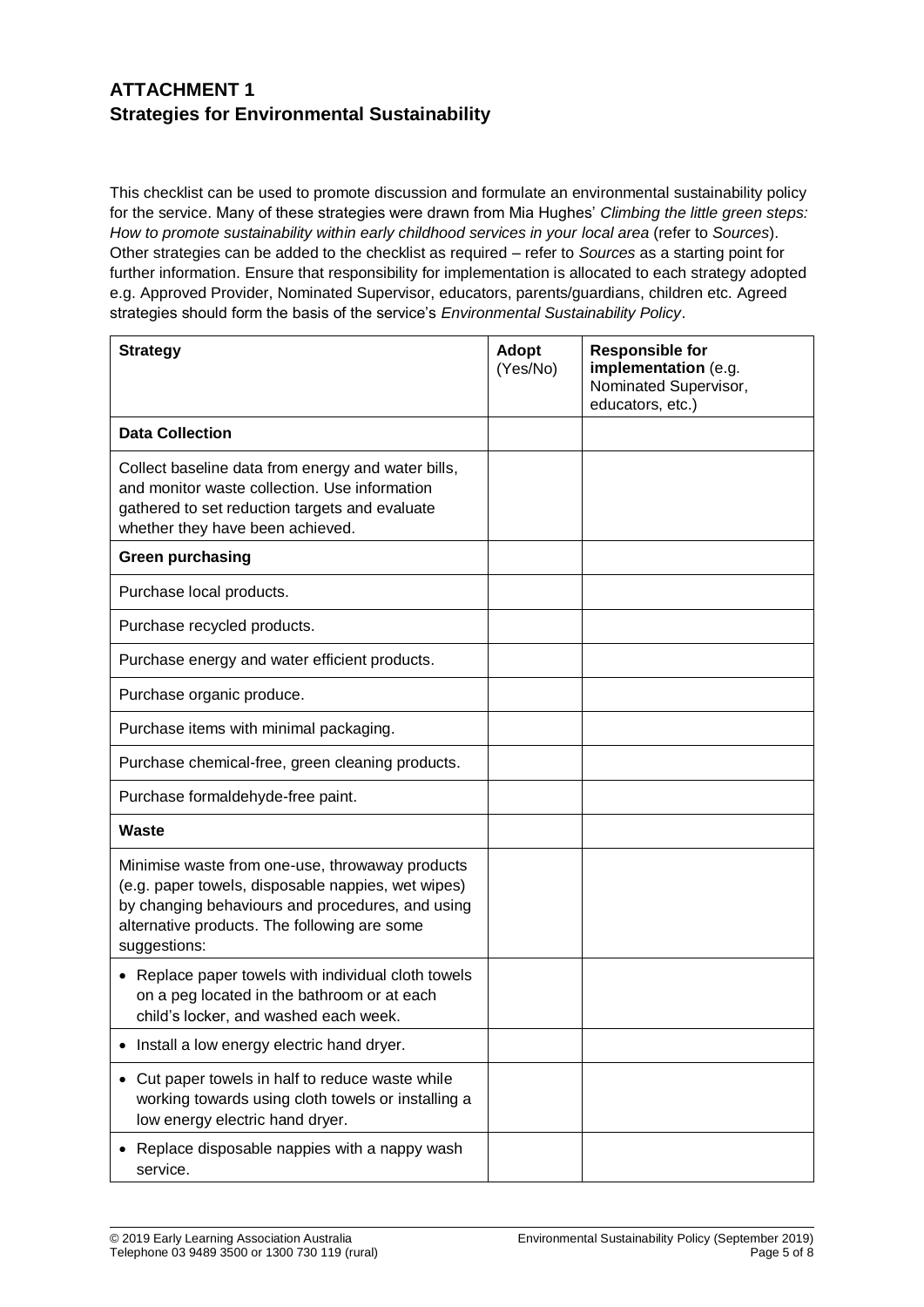| • Replace wet wipes with washable cloths.                                                                                                                                                                                   |  |
|-----------------------------------------------------------------------------------------------------------------------------------------------------------------------------------------------------------------------------|--|
| Encourage children to bring a rubbish-free<br>lunch/snack in a reusable container.                                                                                                                                          |  |
| Adopt green cleaning practices by using safe and<br>sustainable cleaning products and methods.                                                                                                                              |  |
| Recycle plastic waste (codes #1-#7), glass, paper,<br>cardboard, foil and metal.                                                                                                                                            |  |
| Investigate composting of food scraps.                                                                                                                                                                                      |  |
| Explore the waste hierarchy of refuse within the<br>educational program i.e. reduce, reuse, repair and<br>recycle.                                                                                                          |  |
| Refrain from using food items for children's play<br>experiences (e.g. rice, pasta, jelly etc.) as this is<br>wasteful of both the food items, and the water and<br>energy used in production.                              |  |
| Promote recycling and reusing items e.g. through<br>SWAP markets for children's clothing, toys and<br>books.                                                                                                                |  |
| <b>Energy</b>                                                                                                                                                                                                               |  |
| Turn off computers and/or screens when not in use.                                                                                                                                                                          |  |
| Turn off computers and electrical equipment before<br>leaving the building.                                                                                                                                                 |  |
| Install and use ceiling fans instead of air<br>conditioning, when appropriate.                                                                                                                                              |  |
| Close doors and windows when heating or air<br>conditioning the building where possible, while<br>maintaining adequate ventilation. Strategies must be<br>developed for indoor-outdoor programs to enable<br>this to occur. |  |
| Turn off fridges that are not in use during extended<br>holiday periods (ensure no food remains and the<br>fridge is cleaned well beforehand).                                                                              |  |
| Turn lights off when not required. Install light<br>sensors where possible.                                                                                                                                                 |  |
| Upgrade old appliances with energy efficient<br>appliances.                                                                                                                                                                 |  |
| <b>Water</b>                                                                                                                                                                                                                |  |
| Install 5,000-20,000 litre water tanks and consider<br>connecting these to toilets.                                                                                                                                         |  |
| Set limits for water use during play, while<br>acknowledging that water play is important and that<br>children need to use water in order to learn how to<br>conserve it.                                                   |  |
| Ensure that water from troughs and bowls is reused<br>to water the garden.                                                                                                                                                  |  |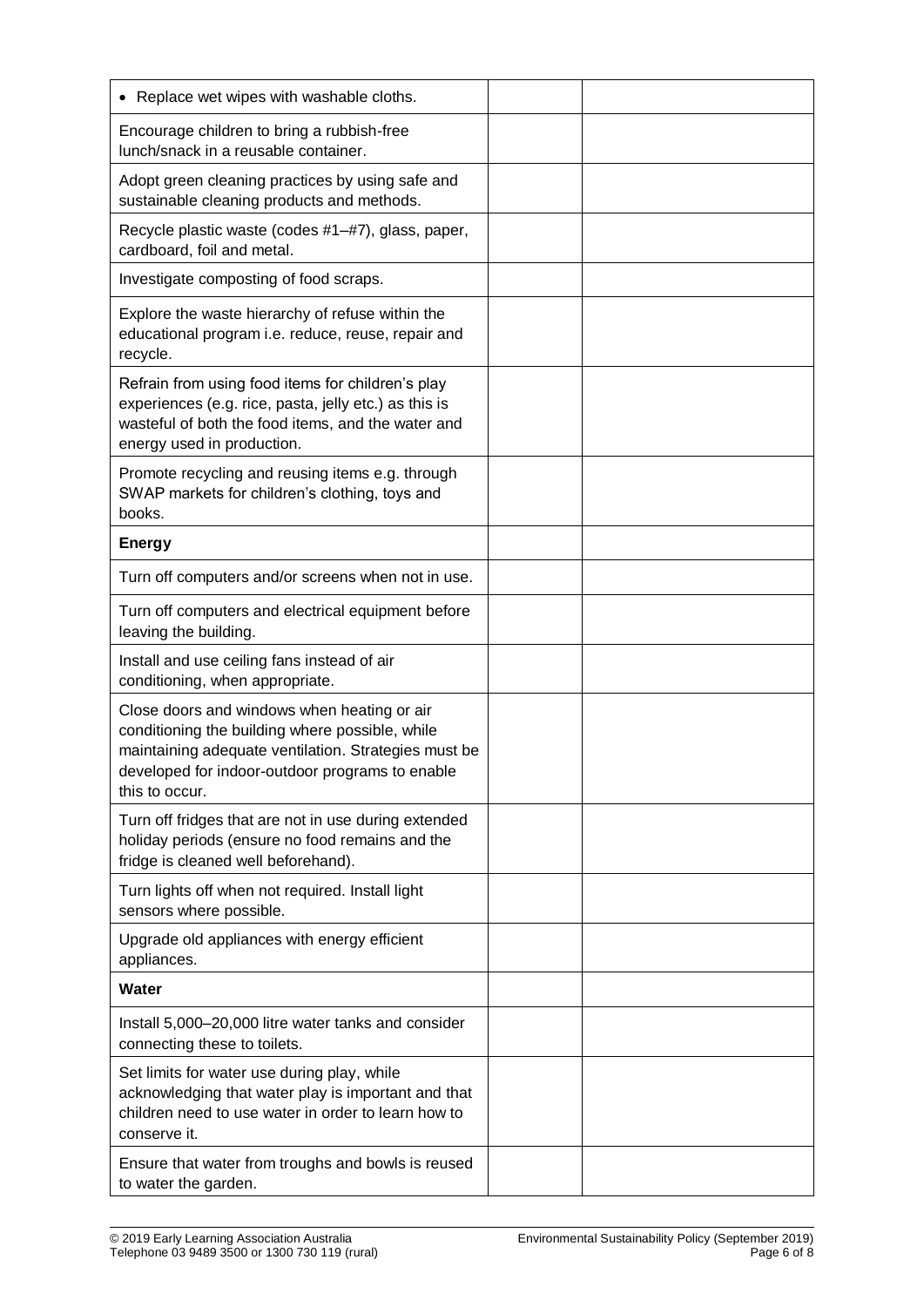| Use grey water (containing low salt/phosphate<br>detergents) to water grass and gardens when<br>children are not in attendance at the service.                                                                                                                |  |
|---------------------------------------------------------------------------------------------------------------------------------------------------------------------------------------------------------------------------------------------------------------|--|
| Install water saving taps in children's bathrooms.                                                                                                                                                                                                            |  |
| Install dual flush toilets.                                                                                                                                                                                                                                   |  |
| Place buckets or watering cans next to drink<br>stations to collect excess water.                                                                                                                                                                             |  |
| <b>Biodiversity</b>                                                                                                                                                                                                                                           |  |
| Grow food crops in vegetable gardens.                                                                                                                                                                                                                         |  |
| Plant fruit trees.                                                                                                                                                                                                                                            |  |
| Grow a diverse range of plants, and develop<br>children's understanding of how plant diversity<br>encourages animal diversity.                                                                                                                                |  |
| Grow indigenous (native) and water-wise plants.                                                                                                                                                                                                               |  |
| Water plants in the play space using recycled water<br>where possible. Plants are a precious resource for<br>the planet and should be protected and nurtured.                                                                                                 |  |
| <b>Transport</b>                                                                                                                                                                                                                                              |  |
| Encourage staff to walk, cycle or catch public<br>transport to work and on excursions, where<br>possible.                                                                                                                                                     |  |
| Create prominent, effective spaces for the storage<br>of bikes and prams to promote riding and walking to<br>staff and families.                                                                                                                              |  |
| <b>Curriculum</b>                                                                                                                                                                                                                                             |  |
| Role-model sustainable practices and behaviours.<br>Actions such as reusing water from a sink and<br>switching off lights when not in use can have a large<br>impact on young children, who are at a formative<br>stage with respect to skills and attitudes. |  |
| Aim to counteract the 'throwaway' mentality that<br>children experience every day in relation to waste.                                                                                                                                                       |  |
| Take every opportunity to talk with young children<br>about sustainable practices, and encourage older<br>children to take part in these practices.                                                                                                           |  |
| Assign roles such as water, waste and energy<br>monitors to children within the service (consider<br>providing them with badges and charts appropriate<br>to their role). Children are often vigilant at<br>monitoring the behaviour of their peers.          |  |